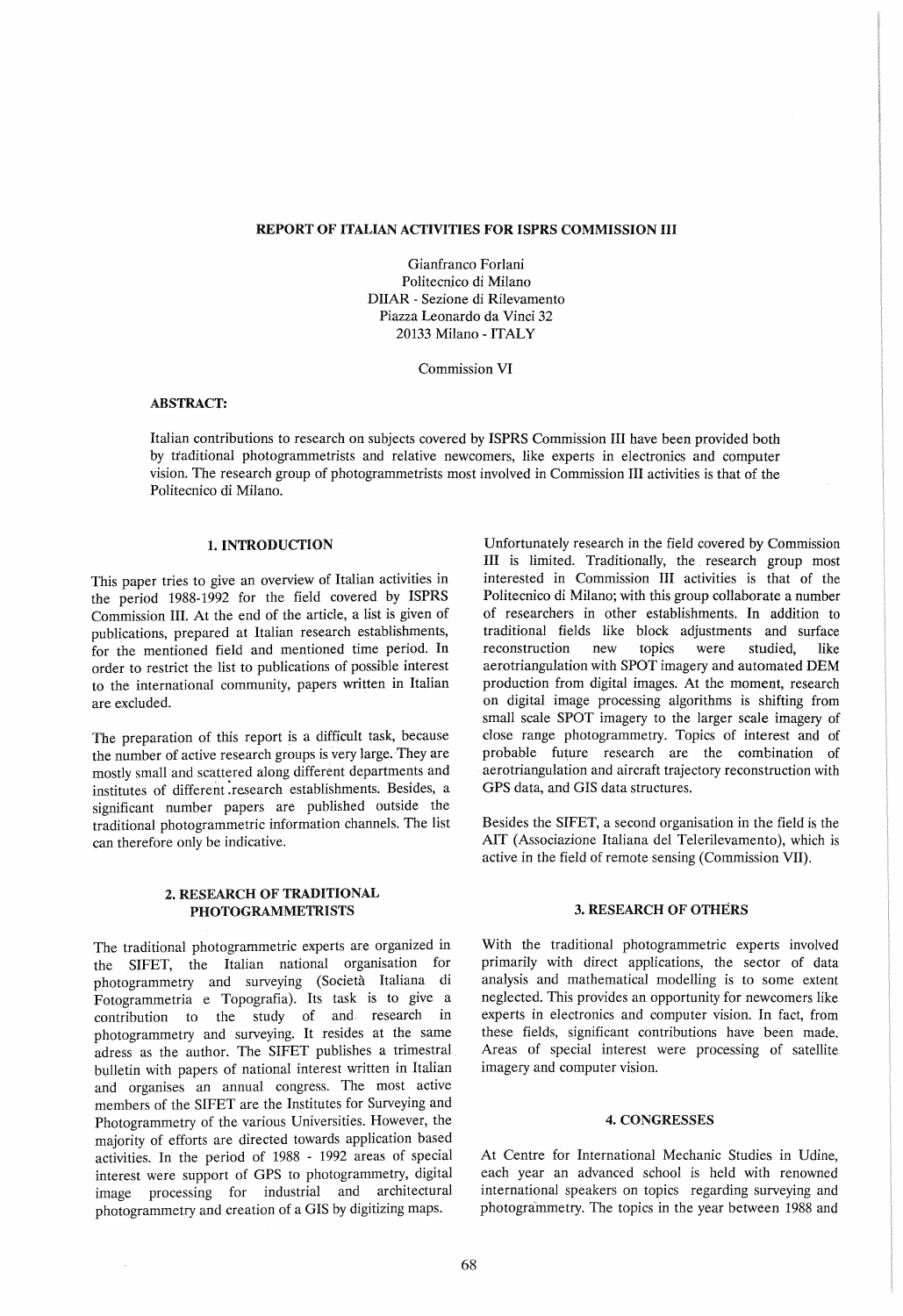1992 were respectively deformation analysis, digital and photogrammetric applications of the Global Positioning System (GPS) and geographic information systems (GIS).

Two of the four tutorials of the ISPRS intercommission III/VI working group Mathematical aspects of data analysis were held in Italy. The first tutorial was held in 1989 in Pisa on occassion of the 25th anniversary of the death of prof. Gino Cassinis, the third in 1991 in Milan on occasion of the 70th anniversary of prof. Mariano Cunietti. The first has been the president of ISPRS Commission III in the period 1956-1960, the second has been the secretary of the same Commission for the mentioned period.

## 5. REFERENCES

Barzaghi, R., Crippa, B., 1990. 3-D collocation filtering. IAPRS Vol. 28 part 5/2 pp. 886-893.

Benciolini, B., 1990. The observation equations of digital<br>photogrammetry. Proceedings of 2nd ISPRS photogrammetry. Proceedings of 2nd<br>Intercommission Working Group III/VI Intercommission Working Group III/VI Tutorial Mathematic apects of data analysis, held on Rodos, September 1990. DIIAR - Politecnico di Milano.

Cafforio, c., Prati, c., Rocca, F., 1991. Full resolution focussing of Seasat SAR images in the frequency-wave number domain. International Journal of Remote Sensing, voL 12, no. 3, pp. 491-510.

Capellini, V., Alparone, L., Galli, G., Lange, P., Mecocci, L., Capanni, G., Carla, R., 1991. Digital processing of stereo images and 3-D reconstruction techniques. International Journal of Remote Sensing, vol. 12, no. 12.

Capellini, V. 1992. Multispectral intelligent fusion techniques. Proceedings of the International Space Year Conference, held in Munich 30-3-1992 - 4-4-1992. ESA publication.

Crespi, M., Crippa, B., Mussio, L., 1989. An algorithm for an approximate inverse of large sparse matrices.Proceedings of 1st ISPRS Intercommission Working Group III/VI Tutorial Mathematic apects of data analysis, held in Pisa (Italy), June 1989. DIIAR -Politecnico di Milano. '

Crippa, B., de Haan, A., Mussio L., 1989. The formal structure of geodetic and photogrammetric observations. Proceedings of 1st ISPRS Intercommission Working Group III/VI Tutorial Mathematic apects of data analysis, held in Pisa (Italy), June 1989. DIIAR - Politecnico di Milano.

Crosilla, F., Russo, T., 1988. Fulfilment of a criterion matrix for a photogrammetric block triangulation by a second order design of a control network. Manuscripta Geodaetica, vol. 13, no. 6, pp. 323-336.

Crosilla, F., Russo, T., 1989. About the irrelevance of the datum choice when searching for meaningful deformations.

Publication of the Istituto di Scienze della Terra, Udine, Italy.

Crosilla, F., Russo, T., Schaffrin B., 1989. Improved second order design and datum choice. Bulletin Geodesique no. 63, pp. 191-202.

Crosilla, F., Russo, T., 1990. Optimal design of experiments. Proceedings of 2nd ISPRS Intercommission Working Group III/VI Tutorial Mathematic apects of data analysis, held on Rodos, September 1990. DIIAR - Politecnico di Milano.

Crosilla, F., Piccinini, L.c., 1991. A new approach for pattern recognition in cadastral cartography. Geo-Information Systems, vol. 4, no. 4, pp. 14-20.

Fangi, G., 1990. The direct linear transformation with the camera station points. Proceedings of 2nd ISPRS Intercommission Working Group III/VI Tutorial Mathematic apects of data analysis, held on Rodos, September 1990. DIIAR - Politecnico di Milano.

Fritsch, D., Crosilla F., 1990. First order design strategies for industrial photogrammetry. IAPRS Vol. 28 part 5/1 pp. 432-438.

Gatti, M., Olivieri, P., Straforini, M., Torre, V., 1992. Robust recovery of the 3D recovery of outdoor scenes. In: Forstner W., Ruwiedel, S., (Eds). Robust computer vision, quality of vision algorithms. Wichmann Verlag, Karlsruhe.

de Haan, A., Togliatti, G. 1990. Bundle adjustments with SPOT data at the 'Politecnico di Milano'. In: Festschrift Gottfried Konecny zum 60. Geburtstag, pp. 131- 140. Institut für Photogrammetrie und Ingenieurvermessung, Universität Hannover, Heft 13. Hannover, June 1990.

de Haan, A., 1991. A mathematical model for bundle adjustments with SPOT data. In: Bollettino di Geodesia e Scienze Affini, anno L-n.4, October-November-December 1991. Istituto Geografico Militare, Firenze.

de Haan, A., 1992. Contribution of the 'Politecnico di Milano' to the OEEPE test on triangulation with SPOT data. In I.J. Dowman (Ed.): OEEPE test of triangulation of SPOT data. Publication of the OEEPE, 1992.

de Haan, A., 1992. Fundamentals of cluster analysis. In: Proceedings of the ISPRS Intercommission Working Group III/VI Tutorial on Mathematical Aspects of Data Analysis, held in Milan, 7 May 1991. Politecnico di Milano - DIIAR.

Malisia, A., Campani, M., Verri, A., 1992. A simple and robust method for estimating the motion of a mobile vehicle from optical flow. In: Forstner W., Ruwiedel, S., (Eds). Robust computer vision, quality of vision algorithms. Wichmann Verlag, Karlsruhe.